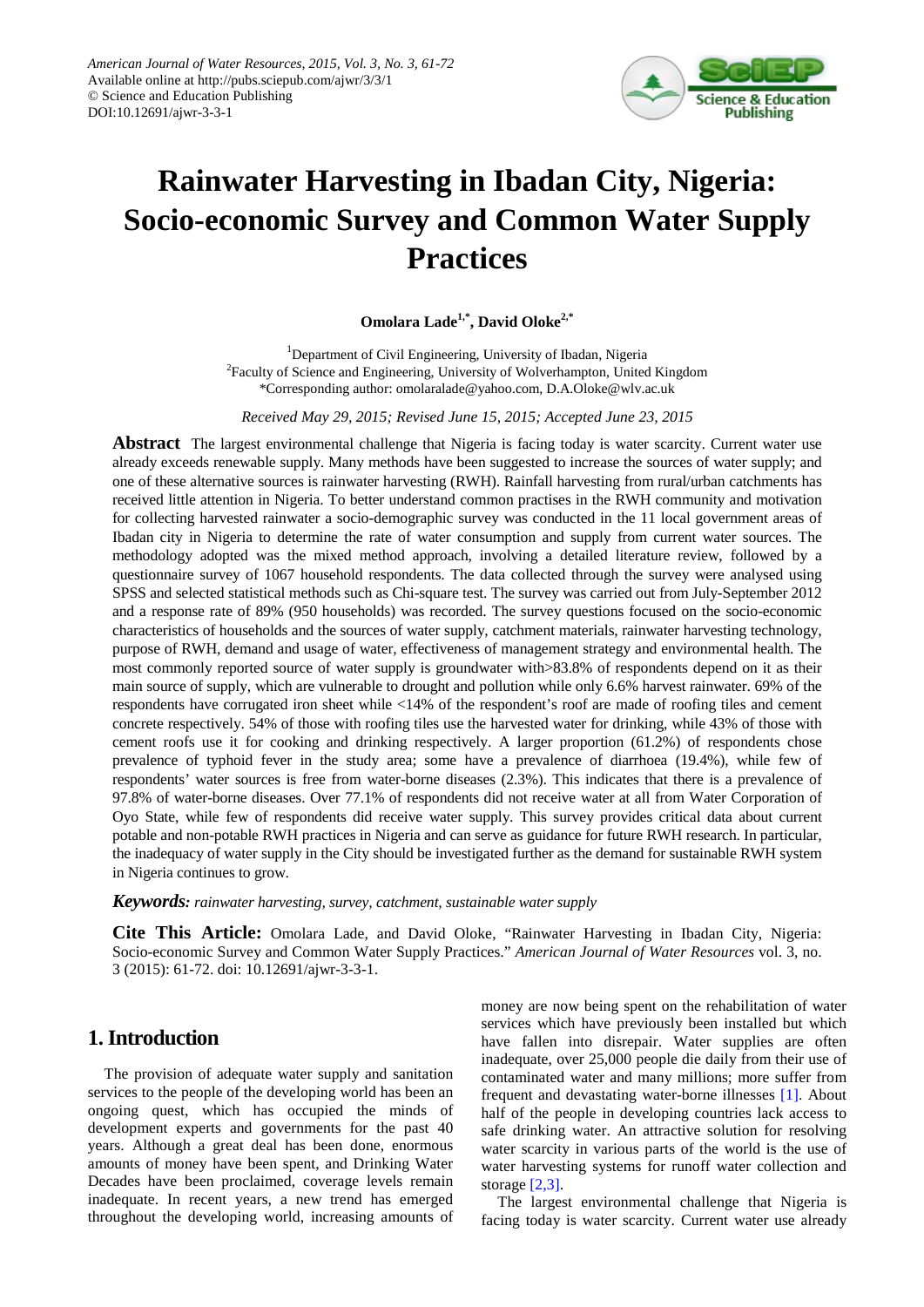exceeds renewable supply. Many methods have been suggested to increase the sources of water supply; and one of these alternative sources is RWH. Rainfall harvesting from rural/urban catchments has received little attention in Nigeria. In the absence of run-off sewer systems in Nigerian rural and urban areas, RWH from roads, parking lots and rooftops can increase water supply for various domestic uses and help combat the chronic national water shortage. The inadequacy of public water systems in urban areas and the ineffective functioning of water facilities in urban areas of Nigeria have made it impossible for most of the population to have access to sufficient potable water. About 52% of Nigerians do not have access to improved drinking water supply [\[4\].](#page-10-2)

RWH is a technology used for collecting and storing rainwater from rooftops, land surfaces or rock catchments using simple storage utensils such as pots, tanks and cistern as well as more complex options, such as underground check dams [\[5,6,7\].](#page-10-3) Harvested rainwater is a renewable source of clean water that is ideal for multiple uses. The greater attractions of a RWH system are accessibility, low cost and easy maintenance at the household level. RWH enhances water supply by mitigating the temporal and spatial variability of rainfall [\[8,9\]](#page-10-4) and provide water for basic human needs and other small-scale productive activities [\[10\].](#page-10-5) RWH and storage have proved to be an affordable and sustainable intervention in areas with dispersed populations or where the costs of developing surface or groundwater resources are high [\[11\].](#page-10-6) Rainwater promotes potable water savings in building[s \[12,13,14,15\].](#page-11-0)

The quality of harvested water on different catchment systems in rural areas of Southern Nigeria was studied [\[16\].](#page-11-1) The potential of RWH as a reliable source of potable water is high and ~90% of rooftop catchments in Nigeria are composed of corrugated sheets. Rainwater exploitation was studied as a water source in Akufo, a village in Ibadan, Nigeria [\[17\].](#page-11-2) The community streams were highly polluted and diseased, hence rainwater was considered as a viable option in the design of a community water supply scheme. The study revealed that there are enormous potential for rainwater usage to meet water needs. The challenges of RWH in Nigeria were studied and storage facilities were found inadequate [\[18\].](#page-11-3) The potability of rainwater samples collected from thatch, aluminium, asbestos, corrugated iron roofing sheets, and open surfaces from catchment roofs in six rural communities of Delta State, Nigeria was assessed [\[19\].](#page-11-4) They found a satisfactory concentration of rainwater characteristics in the rural areas, as most of the physicochemical and biological characteristics of rainwater samples were below the WHO threshold.

The efficiency of pollutant removal in raw harvested rainwater was investigated through adsorption of a fixedbed filled with bone char in Agbor [\[20\].](#page-11-5) His study revealed raw harvested rainwater subject to such treatment had good quality compared to WHO standards for drinking water. The technique and materials used for RWH, was examined with a focus on the geographical spread of its use in Edo State, Nigeria [\[21\].](#page-11-6) The study revealed that most people had emptied their tanks mid-way into the dry season. RWH system was designed using local materials in the Otukpa community, Benue State, Nigeria [\[22\].](#page-11-7) Although rooftop RWH is a practise of most households

in Otukpa community, the supply is still inadequate for sustenance through the dry season. Analysisof rainwater quality from four roofing materials (asbestos, aluminium, concrete and corrugated plastic) within Ogbomosho, Oyo State was carried out [\[23\].](#page-11-8) The analysis of rainwater samples suggested that boiled harvested water could be used for domestic purposes, if gutters and catchment areas were cleaned regularly to remove animal droppings and leaves from over-hanging trees. A study on the use of rainwater harvested from rooftops to recharge groundwater in a household well in Ibadan was carried out [\[24\].](#page-11-9) The use of rainwater for recharging ground-water in the well led to water conservation through reduced evaporation. The well thus yields water all year, compared to the control well that dried up during the dry season. The potential for RWH in Kanai (Mali) district in Kaduna State was evaluated [\[25\].](#page-11-10) The amount of rainwater harvested was sufficient to supplement the needs of rural communities if community involvement in RWH activities could be increased. A RWH system was designed and constructed for a household in which there is no public main supply [\[26\].](#page-11-11) RWH proved a cheap and viable water supply option for domestic, industrial and agricultural purposes in both rural and urban areas.

In Nigeria, RWH is practised in the south, as rainfall is regular for eight months of the year, with a mean annual fall of 1200-2250 mm. The rainy season is from May/June to September/October, depending on the rainfall pattern each year. The other months are generally dry, with cool Harmattan winds between November-March. RWH is practised at individual, household, commercial and occasionally at local or state government level, to augment dwindling water supplies to urban centres. Ibadan city receives heavy rainfall during the rainy season with a mean annual rainfall of 1350 mm. [Figure 1](#page-2-0) shows rainfall data for Ibadan for the period 1980-2009, indicating that there is ample rainwater. The ponds replenished by rainwater each year are major sources of water supply in rural areas. However, poor waste management and unhygienic practises are increasingly polluting ponds, streams and groundwater [\[24\].](#page-11-9) Hence attention and effort are needed to address these unhygienic practices, as they deplete sources of water supply. In addition, more sources of potable water supply are needed to augment current under-supply. In the present context, therefore, RWH is being considered as an alternative option for increasing water supply in Ibadan. Research is being conducted to evaluate the potential for RWH by conducting a sociodemographic survey in the study area to determine the rate of water consumption and current water sources.

## **2. Study Area**

In context, Nigeria [\(Figure 2\)](#page-2-1) has a land mass of 923,768km<sup>2</sup>; Oyo is one of these states located in the South-western axis. Ibadan is the capital of Oyo state with an estimated population of 2,559,853 in 2007 [\[28\]a](#page-11-12)nd a projected population of 7,656,646 by 2015. Ibadan is located in south-west Nigeria (longitude 3°45'-4°00'E, latitude 7°15'-7°30'N and is reputed to be the largest indigenous city in Africa, South of Sahara [\(Figure 3\)](#page-3-0). It is the second largest city in Nigeria in terms of land mass; consisting of 11 Local government areas. Urban water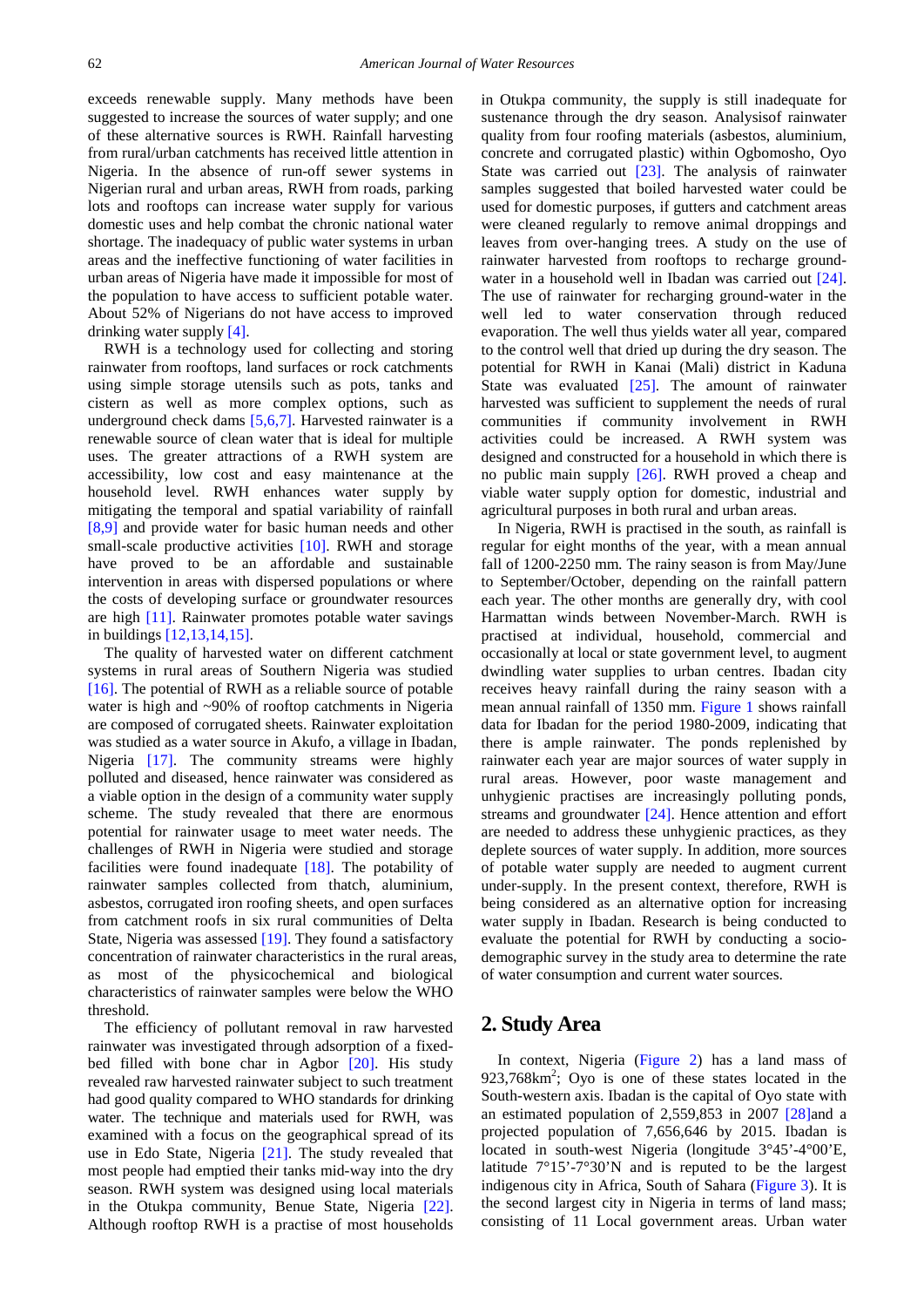supplies in Ibadan City are based on groundwater and surface water  $[29]$  due to adequate water availability in shallow aquifers. In Ibadan, 41.4% of the urban population are serviced by tube well water [\[29\].](#page-11-13) At present, however, the success achieved in hand tube well based urban water supply is on the verge of collapsing, due to the high pollution level of groundwater and because wells go dry during the dry season [\[24\].](#page-11-9) The cost of developing surface water is prohibitive due to poor waste management, which are usually dumped into streams and other surface water bodies. These habits have made the exploitation of both groundwater and surface water resources very expensive. Rainfall harnessing, thus, constitutes a viable water source and can inadvertently contribute to flood control.

<span id="page-2-0"></span>



<span id="page-2-1"></span>

**Figure 2.** Map of the States of Nigeria (Sourc[e \[31\]\)](#page-11-15)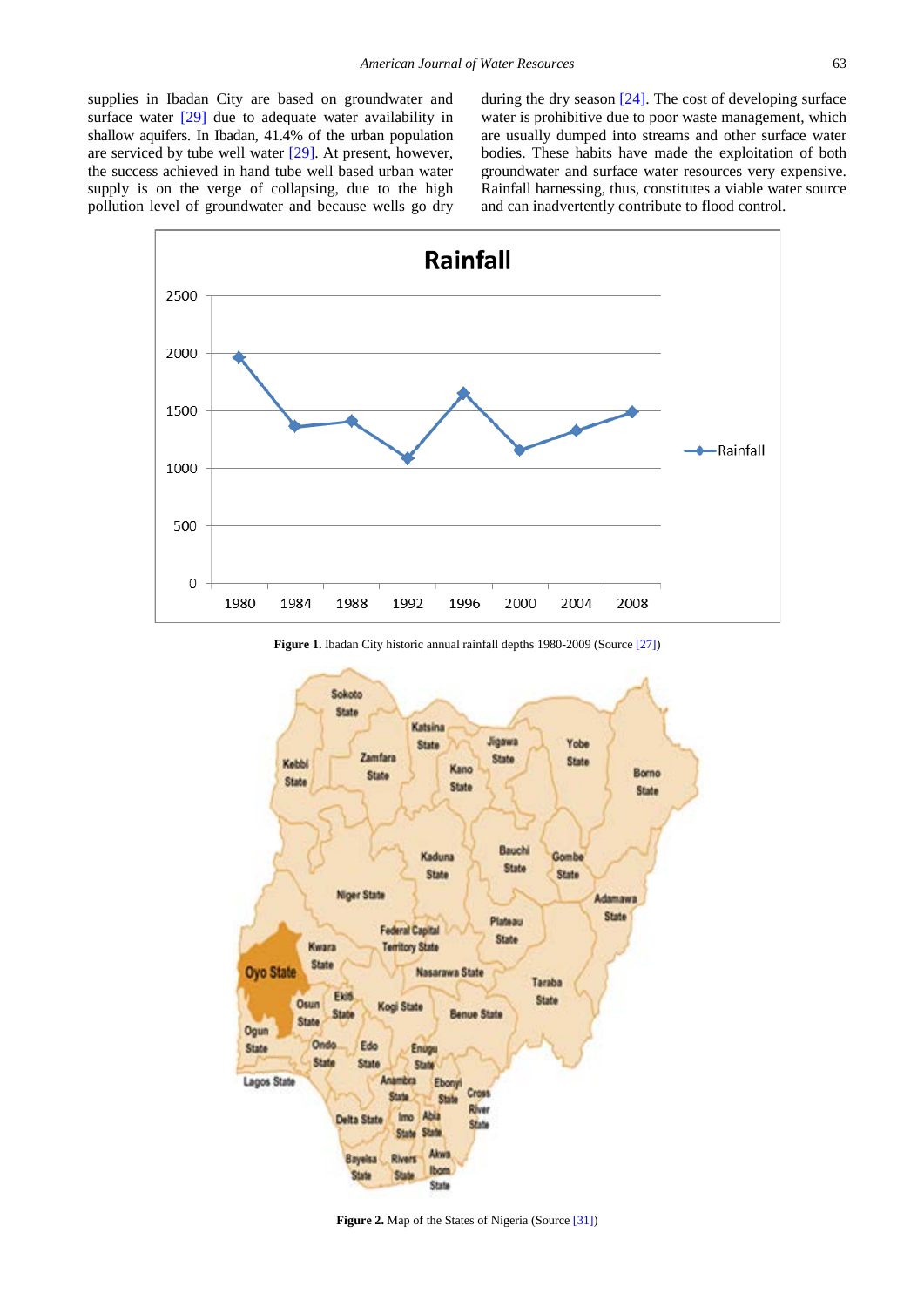<span id="page-3-0"></span>

**Figure 3.** Map of Oyo State showing Ibadan

The water demand of Ibadan Metropolis in 2009 was  $183,545,923$ m<sup>3</sup> while  $12,171,345$ m<sup>3</sup> (6.63% of the demand) was supplied by Water Corporation of Oyo State (WCOS). In 2010, the water demand rose to 189,990,051 $\text{m}^3$  with 10,782,963 $\text{m}^3$  (5.68% of the demand) was supplied (WCOS, 2012).These result in lack of access to adequate water supply to meet the societal needs and users have to walk over 3 km to obtain river water thus an increase in water borne disease in the City [\[30\].](#page-11-16) The protection of health and well-being of the urban population living in high pollution rate areas is of paramount importance, as waterborne disease is one of the leading causes of death worldwide, especially in children under the age of five. In addition, at any given time, patients suffering from water borne diseases occupy half of the world's hospital beds [\[30\].](#page-11-16) Hence, provision of pollution free water is imperative, especially in Ibadan, to mitigate the unwanted consequences of water shortage.

In the light of the above, there is a need to study the RWH potential of Ibadan, so that it can be used to complement existing supplies and to lay a proper framework for future development of water resources.

# **3. Materials and Method**

In order to determine a suitable sample size, a sample size calculator [\[32\]w](#page-11-17)as utilised. By using a City population of 2,555,853 [\[31\]a](#page-11-15)nd a confidence level of (p  $\leq$ 0.05) [\[33\],](#page-11-18) a sample size of 1067 was calculated for household respondents. Household questionnaires were to be completed by the household head or a responsible adult in their absence. Data were analysed using the SPSS (version 19) statistical data-modelling tool whilst inferential statistics (Chi-square test) was used to estimate how likely the sample pattern will hold in the population. The analysis performed by this tool was descriptive statistics and inferential statistics.

Specifically, a cross-sectional questionnaire survey of households was adopted. At households level Questionnaire was designed to:

- 1. Assess information on RWH technology.
- 2. Investigate the benefits of RWH.
- 3. Investigate the barriers affecting the implementation of RWH.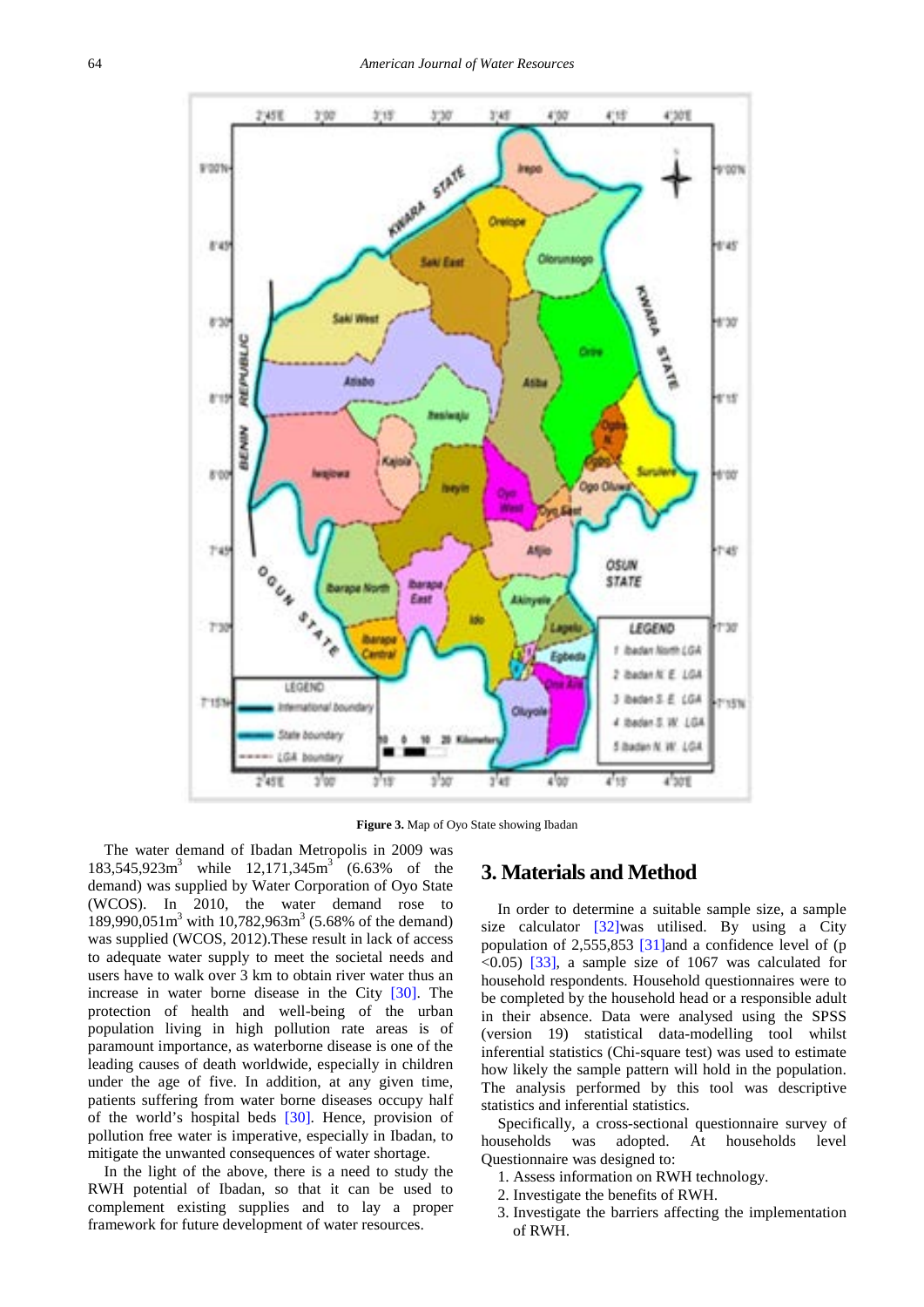- 4. Assess water usage and management strategy.
- 5. Assess factors affecting water supply management.
- 6. Investigate water supply issues and environmental health.

#### **3.1. Inferential Statistics: Significance Level Testing**

#### This is used to estimate how likely the sample pattern will hold in the population. In carrying out the test, a particular pattern in the population called a null hypothesis is assumed. A significance level is typically set at 0.05, which can be adjusted to as much as 0.1 or as little as 0.01. The adjustment is based on the tolerance for the two types of error (i.e rejecting the null hypothesis that is true or not rejecting the hypothesis that is false) [\[34\].](#page-11-19) Type I is rejecting the null hypothesis when it is true, while Type II error is accepting the hypothesis that it is false. Adopting a significance level of 0.5 implies that there is a higher probability of rejecting a true hypothesis while adopting a significance level of 0.01 implies a lower probability of rejecting a true hypothesis but, a higher probability of accepting a false hypothesis [\[35,36\]](#page-11-20)

#### **3.2. One Sample Chi-square Test**

In this test, a variable with three or more categories can be tested to check if the differences between the percentages across the categories are due to sampling error or is likely to reflect real percentage differences in the population [\[36\].](#page-11-21) A description of the null hypothesis is given below:

 $H<sub>0</sub>$ : The percentages of all categories of each variable are equal in the underlying population.

Chi-Square formula

$$
X^{2} = \frac{\Sigma\left(\text{Observed value-Expected value}\right)^{2}}{\text{(Expected value)}}
$$

Statistical convention states the use of 0.05 probability level as our critical value. If the calculated chi-square value is <0.05, we accept the hypothesis. If the value is >0.05, we reject the hypothesis.

#### **4. Results and Discussion**

This questionnaire investigates the socio-economic factors to be considered for RWH. This information is needed to assess alternative water sources and develop a framework to improve the RWH regime.

<span id="page-4-0"></span>

**Figure 4.** Local government area of respondent

<span id="page-4-1"></span>

| Respondent local government area | Respondent population distribution |                |     |     |     |          |                |       |  |
|----------------------------------|------------------------------------|----------------|-----|-----|-----|----------|----------------|-------|--|
|                                  |                                    |                |     | 4   |     | 6        | > 6            | Total |  |
| Egbeda                           |                                    | 5              | 15  | 27  | 19  | 19       | 18             | 108   |  |
| Ona-ara                          | $\Omega$                           | 12             | 12  | 28  | 19  | 16       | 17             | 104   |  |
| Oluyole                          | $\Omega$                           |                |     | 21  | 28  | $\Omega$ | 5              | 74    |  |
| Akinyele                         | 4                                  | 17             | 15  | 31  | 40  | 13       | 27             | 147   |  |
| Ido                              |                                    | 6              | 6   |     | 14  | 4        | $\Omega$       | 36    |  |
| Lagelu                           |                                    | 13             | 22  | 41  | 19  | 11       | 10             | 121   |  |
| <b>Ibadan North</b>              | 25                                 | 30             | 40  | 38  | 33  | 13       | 20             | 199   |  |
| <b>Ibadan South-West</b>         |                                    |                | 4   | 3   |     | 3        | $\overline{4}$ | 27    |  |
| <b>Ibadan North-West</b>         | 3                                  | 5              | 15  |     | 9   | 4        | $\overline{ }$ | 50    |  |
| <b>Ibadan South-East</b>         | $\mathcal{L}$                      | 4              | 4   | -11 | 8   | $\sim$   | 6              | 37    |  |
| <b>Ibadan North-East</b>         | $\Omega$                           | $\overline{2}$ | 2   | 18  | 17  | 4        | 4              | 47    |  |
| Total                            | 46                                 | 103            | 142 | 230 | 213 | 98       | 118            | 950   |  |

**Table 1. Respondents local government areas cross tabulation with respondent population distribution**

## **4.1. Respondents Distribution by Local Government Areas**

[Figure 4](#page-4-0) represents the distribution of total respondents to the main questionnaire according to local government areas. [Table 1](#page-4-1) presents household size (number of occupants) distribution by local Government areas. Egbeda has the highest proportion of six person households (19%), which might be indicative of greater proportion of low income earners in this local government area. Lagelu, Ibadan North and Akinyele had the highest proportion of three, four and five person households (41, 40 and 40%, respectively). The three areas are where most high income households reside. Culturally, due to

prevalence of the extended family system in Nigeria, such households support larger populations [\[37\].](#page-11-22) A chi-square test was carried out to determine the degree of association between Local Government areas and household size [\(Table 2\)](#page-4-2). There is a strong significant relationship between the two variables ( $p \le 0.05$ ).

**Table 2. Chi-Square test results for relationship between household size and local government areas**

<span id="page-4-2"></span>

|                              | Value             | Df  | Sig.<br>Asymp.<br>$(2-sided)$ (P) |
|------------------------------|-------------------|-----|-----------------------------------|
| Pearson Chi-Square           | $145.951^{\circ}$ | -60 | < 0.001                           |
| Likelihood Ratio             | 152.591           | 60  | < 0.001                           |
| Linear-by-Linear Association | 14.437            |     | < 0.001                           |

a. 17 cells (22.1%) have expected count <5. The minimum expected count is 1.31.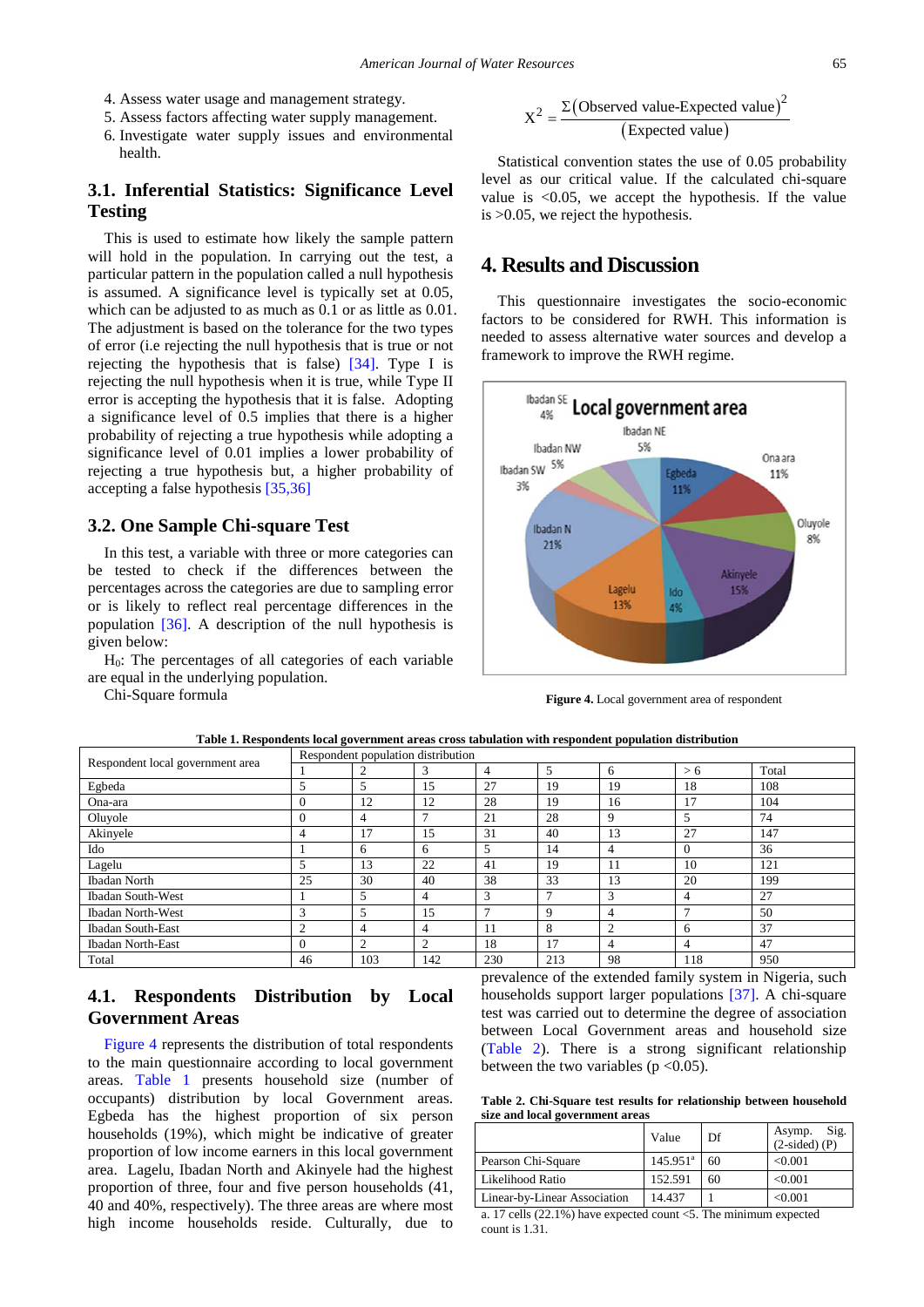#### **4.2. Respondents Household Income Distribution**

[Table 3](#page-5-0) represents a cross tabulation of respondents local government area with monthly income range. Egbeda has the highest proportion of households earning <10000 Nigerian Naira monthly, at 44%. Ibadan SouthEast and Ibadan South-West, on the other hand have the least numbers of low income households at 10% and 11% respectively. The highest concentrations of mid-income (30,000-100,000 N per month) households are in Ibadan North and Lagelu. Ibadan North has the highest concentration of high income households in the City.



<span id="page-5-0"></span>

| Respondent Local Government Area |        |         | Respondent Monthly Income Range (Naira, 000) |          |          |          |       |
|----------------------------------|--------|---------|----------------------------------------------|----------|----------|----------|-------|
|                                  | $<$ 10 | $10-30$ | $31 - 100$                                   | 101-150  | 151-200  | >200     | Total |
| Egbeda                           | 44     | 31      | 18                                           | 9        | 5        |          | 108   |
| Ona-ara                          | 25     | 25      | 30                                           | 11       | 9        | 4        | 104   |
| Oluyole                          | 34     | 21      | 13                                           | 5        |          | 0        | 74    |
| Akinyele                         | 40     | 63      | 26                                           | 5        | 8        | 5        | 147   |
| Ido                              | 12     | 10      | 11                                           |          |          |          | 36    |
| Lagelu                           | 19     | 24      | 52                                           | 17       | 4        |          | 121   |
| Ibadan North                     | 51     | 50      | 52                                           | 20       | 15       | 11       | 199   |
| <b>Ibadan South West</b>         | 11     | 7       | 9                                            | $\Omega$ | $\Omega$ | $\theta$ | 27    |
| Ibadan North West                | 21     | 12      | 16                                           |          | $\Omega$ | $\Omega$ | 50    |
| Ibadan South East                | 10     | 17      | 10                                           | $\Omega$ | $\theta$ | $\Omega$ | 37    |
| Ibadan North East                | 23     | 20      | 4                                            | $\theta$ | $\theta$ | $\Omega$ | 47    |
| Total                            | 290    | 280     | 241                                          | 69       | 43       | 27       | 950   |

## **4.3. Respondents Experience with Water Saving Devices**

Overall, 48.2% of the survey population stated they had little or no understanding of water saving devices. [Figure 5](#page-5-1) presents respondents awareness of RWH technologies and [Figure 6](#page-5-2) present respondents' interest in property with RWH system.

<span id="page-5-1"></span>

**Figure 5.** Respondent awareness of RWH technologies

<span id="page-5-2"></span>

Figure 6. Respondents interest in buying/renting

<span id="page-5-3"></span>

**Figure 7.** Respondents type of accommodation

## **4.4. Respondent's Catchment/Collection Surface for RWH**

This section ascertained information on the type of roofing material and the purposes harvested water can be used for. In some instances, improving the quality of the roofing material will be required for harvested water to be potable. Therefore, it is particularly important to understand the type of roofing material and the uses that will be acceptable. In addition, it is essential to understand their income range to ascertain the affordability of improving roof quality. [Figure 7](#page-5-3) presents type of accommodation. [Figure 8](#page-6-0) presents respondent's type of roofing materials. As the roofs are prone to corrosion, the harvested water needs filtration and purification with chlorine to make it potable. 69% of the respondents have corrugated iron sheet while <14% of the respondents roof are made of roofing tiles and cement concrete respectively. [Table 4](#page-6-1) represents a cross tabulation of the type of roofing materials with household income range. Some 32 and 33% of low income earners use roofing tiles and cement concrete materials, respectively, for their roofs. Some 38% of mid-income earners used roofing tiles and 11% of high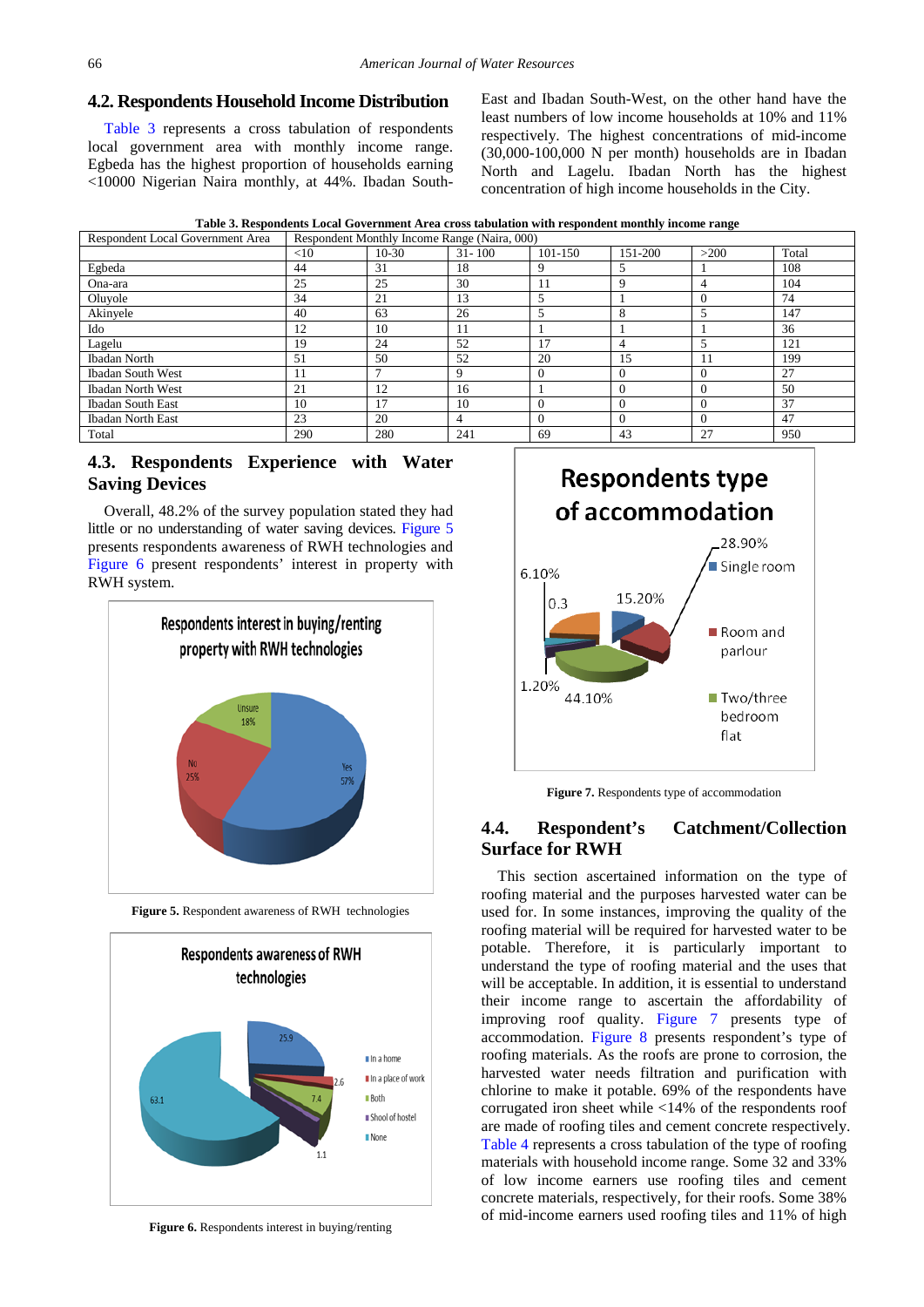income earners used cement concrete. This indicates that people with low income used high quality materials for their roofs, which is expected as people usually take loans from banks and co-operative societies to build larger houses. A chi-square test was carried out to determine the

degree of association between type of roofing material and household income [\(Table 5\)](#page-6-2). This result shows a strong, statistically significant, relationship between the two variables ( $p < 0.05$ )

| Table 4. Type of roofing material cross tabulation with monthly income range |  |  |
|------------------------------------------------------------------------------|--|--|
|------------------------------------------------------------------------------|--|--|

<span id="page-6-1"></span>

| Respondent Type of<br>Roofing Material |     | . .<br>$\cdot$<br>$\cdot$<br>Respondent Monthly Income Range (Naira's, 000) |        |         |         |      |              |  |  |  |
|----------------------------------------|-----|-----------------------------------------------------------------------------|--------|---------|---------|------|--------------|--|--|--|
|                                        | <10 | $10-30$                                                                     | 31-100 | 101-150 | 151-200 | >200 | Total        |  |  |  |
| Corrugated iron sheet                  | 216 | 190                                                                         | 172    | 50      | 20      | 10   | 658          |  |  |  |
| Roofing tiles                          | 33  | 46                                                                          | 38     |         |         |      | 138          |  |  |  |
| <b>Brick</b>                           |     |                                                                             |        |         |         |      |              |  |  |  |
| Grass                                  |     |                                                                             |        |         |         |      |              |  |  |  |
| Wood bamboo                            |     |                                                                             |        |         |         |      |              |  |  |  |
| Cement concrete                        | 32  | 39                                                                          | 23     |         |         |      | $12^{\circ}$ |  |  |  |
| Asbestos cement                        |     |                                                                             |        |         |         |      |              |  |  |  |
| Total                                  | 290 | 280                                                                         | 241    | 69      |         | 27   | 950          |  |  |  |

<span id="page-6-0"></span>

**Figure 8.** Respondents type of roofing material

|                          |  | Table 5. Chi-Square Tests for relationship between roofing material |  |  |
|--------------------------|--|---------------------------------------------------------------------|--|--|
| and monthly income range |  |                                                                     |  |  |

<span id="page-6-2"></span>

|                              | Value            | Df | Asymp. Sig.<br>$(2-sided)$ (P) |
|------------------------------|------------------|----|--------------------------------|
| Pearson Chi-Square           | $91.788^{\rm a}$ | 30 | < 0.001                        |
| Likelihood Ratio             | 56.567           | 30 | 0.002                          |
| Linear-by-Linear Association | 15.269           |    | < 0.001                        |
| N of Valid Cases             | 950              |    |                                |

a . 24 cells (57.1%) have expected count <5. The minimum expected count is 0.03.

<span id="page-6-3"></span>

**Figure 9.** Sources considered by respondentsfor toilet flushing

## **4.5***.* **Respondents Perceived Use of Rainwater**

This section is concerned with ascertaining information on the sources of water and the types of reuse that would be acceptable to respondents. [Figure 9](#page-6-3) presents sources respondents considered for toilet flushing. In terms of the use that people would be willing to consider RWH for, [Figure 10](#page-6-4) illustrates that the most widely accepted would be (in order of popularity) drinking, cooking, toilet flushing, washing clothes. Few would be willing to use it for bathing animals, car washing, personal washing, garden watering and general outdoor use, respectively.

<span id="page-6-4"></span>

Figure 10. Perceived use of rainwater by respondents

#### **4.6. Water Supply and Environmental Health**

[Figure 11](#page-7-0) reveals that 70% of the respondents chose unsatisfactory with the level of main water supply from Water Corporation of Oyo State (WCOS), while 29.9% of respondents were satisfied. This implies that the WCOS is not providing adequate water supply for the community. To really confirm this, the respondents were further asked "how often they receive water from the Water Corporation in the City?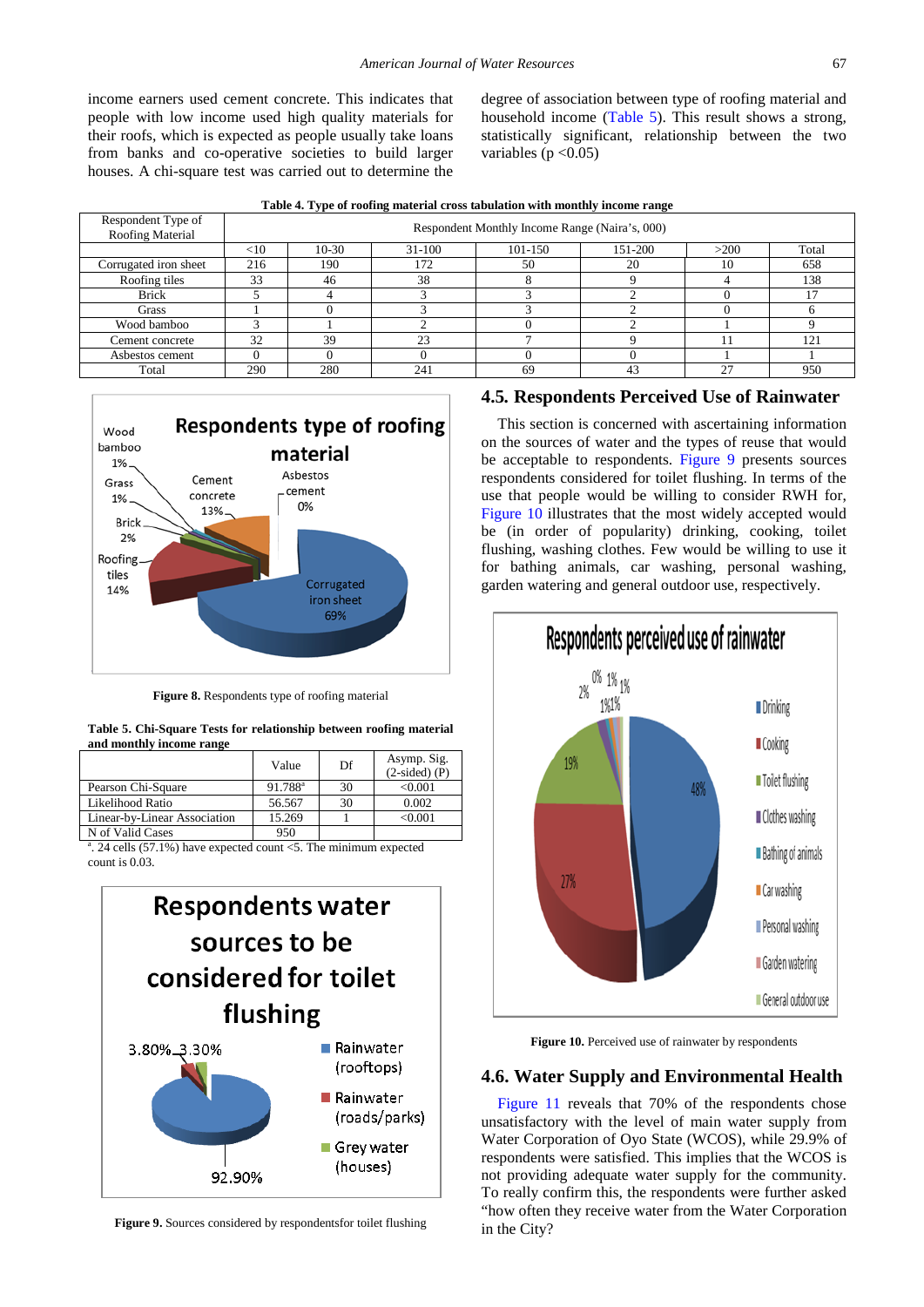## **4.7. Respondents Consistency of Main Water Supply**

[Figure](#page-7-1) 12 show that 732 of respondents (77.1%) did not receive water at all from WCOS, while few of respondents did receive water supply. This indicates the inadequacy of water supply in the City and the need to have alternative sources to meet increasing demands. To further justify the need for alternative sources of water supply, the participants were asked "the common method of water supply in their area".

**Table 6. Respondents Local Government area cross tabulation with consistency of main water supply**

<span id="page-7-2"></span>

| LG.A                     |       |        |              |          | Respondent Consistency of Main Water Supply |        |             |       |
|--------------------------|-------|--------|--------------|----------|---------------------------------------------|--------|-------------|-------|
|                          | Daily | Weekly | Fort-nightly | Monthly  | <b>Ouarterly</b>                            | Yearly | None at all | Total |
| Egbeda                   | 9     | $\sim$ |              | 11       |                                             |        | 81          | 108   |
| Ona-ara                  |       |        |              | ◠        |                                             |        | 99          | 104   |
| Oluvole                  |       |        |              | 8        |                                             |        | 58          | 74    |
| Akinyele                 | Q     |        | ◠            |          |                                             |        | 121         | 147   |
| Ido                      |       |        |              | 3        |                                             |        | 27          | 36    |
| Lagelu                   | ◠     | a      | 26           | 19       |                                             |        | 60          | 121   |
| <b>Ibadan North</b>      | л.    | 10     |              | 13       |                                             | 10     | 152         | 199   |
| <b>Ibadan South-West</b> |       |        |              |          |                                             |        | 15          | 27    |
| <b>Ibadan North-West</b> |       | h      |              |          |                                             |        | 39          | 50    |
| <b>Ibadan South-East</b> |       |        |              | $\Omega$ |                                             |        | 36          | 37    |
| <b>Ibadan North-East</b> |       |        | $\bigcap$    |          |                                             |        | 44          | 47    |
| Total                    | 43    | 42     | 37           | 70       | 4                                           | 22     | 732         | 950   |

**Table 7. Chi-Square tests for relationship between local government areas and consistency of water supply**

<span id="page-7-3"></span>

|                                                                        | Value                | Df | Asymp. Sig.<br>$(2-sided)$ |
|------------------------------------------------------------------------|----------------------|----|----------------------------|
| Pearson Chi-Square                                                     | 236.181 <sup>a</sup> | 60 | < 0.001                    |
| Likelihood Ratio                                                       | 209.795              | 60 | < 0.001                    |
| Linear-by-Linear Association                                           | 0.249                |    | 0.618                      |
| N of Valid Cases                                                       | 950                  |    |                            |
| 52 cells $(67.5\%)$ have expected count $\lt 5$ . The minimum expected |                      |    |                            |

have expected count  $<$  5. The minimum count is 0.11.

[Table 6](#page-7-2) represents a cross tabulation of local government areas with consistency of main water supply. Egbeda and Ibadan North residents reported the highest rate of daily water supply. Lagelu reported the highest rate of monthly water supply, while 99% of Ona-ara reported no supply at all. This might imply that variations in consistency of water supply arising occurred both within and between districts.

A chi-square test was performed to determine the degree of association between local government areas and consistency of water supply [\(Table 7\)](#page-7-3). The result shows a strong statistically significant relationship between the two variables ( $p < 0.05$ ).

<span id="page-7-0"></span>

**Figure 11.** Respondents level of satisfaction with Water Corporation of Oyo State

<span id="page-7-1"></span>

**Figure 12.** Respondents frequency ofmain water supply from WCOS

#### **4.8. Respondents Sources of Water Supply**

[Figure 13](#page-8-0) shows a low proportion of respondents chose main supply confirming inadequate supply of main water supply in the study area. Few respondents chose stream/river; tank/truck vendors and rainwater. This also confirms that RWH technology is yet to be tapped as an alternative source of supply in the area. Some 579 (60.9%) of respondents depend on well water and 22.9% of respondents depend on boreholes. This indicates that 83.8% of respondents depend on ground-water as their main source of supply. This implies that a large proportion of households possibly have water supply from unhealthy and untreated sources. [Figure 14](#page-8-1) presents respondents expense on water supply.

[Table 8](#page-8-2) represents a cross tabulation of household monthly income with source of water supply. A chi-square test was performed to determine the degree of association between household income and sources of water supply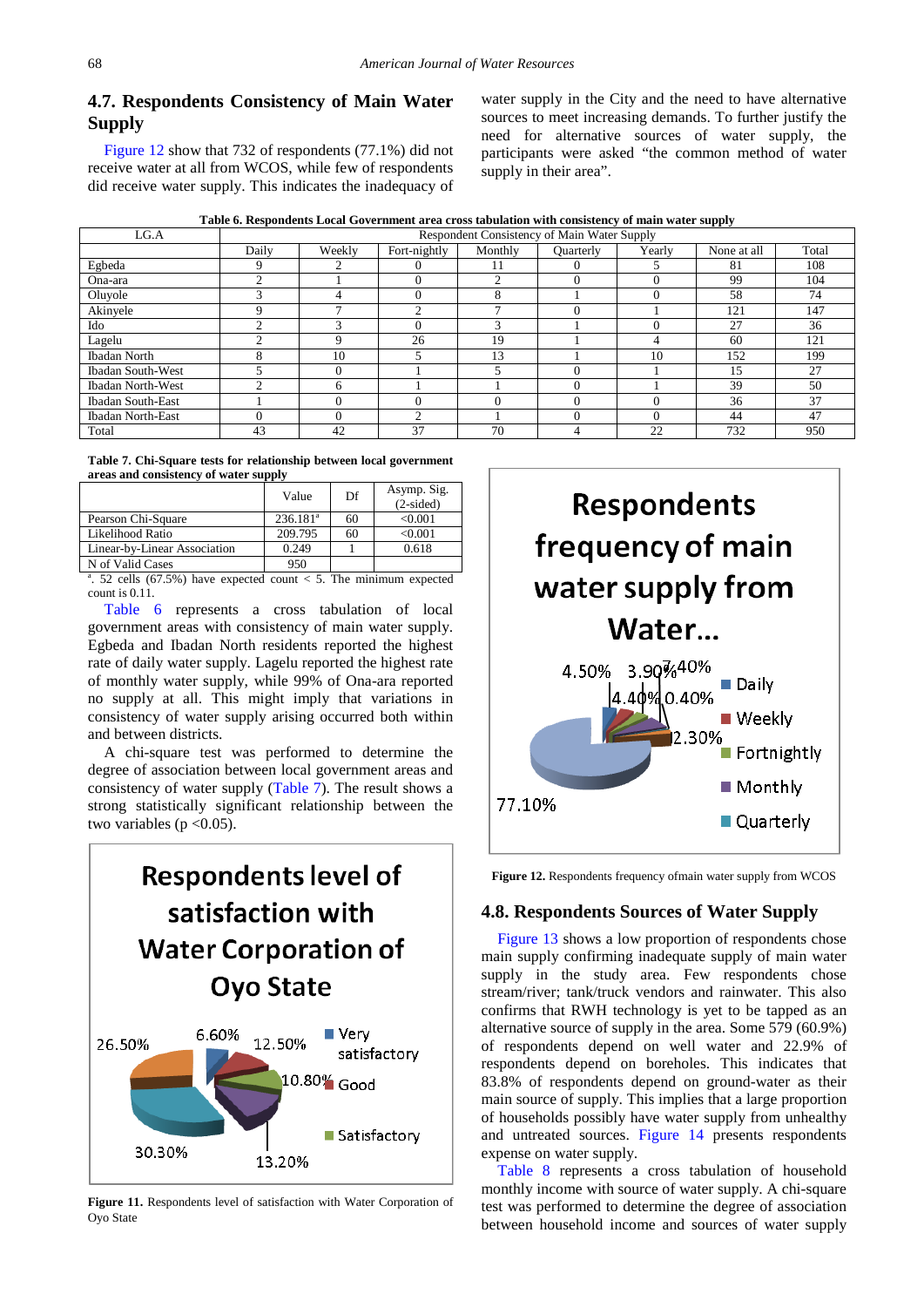[\(Table 9\)](#page-8-3). This result indicates a strong statistically significant relationship between the two variables ( $p \le 0.05$ ). [Figure 15](#page-9-0) presents respondents perception of wells yield during the dry season.

| Table 8. Respondents monthly income range cross tabulation with sources of water supply |
|-----------------------------------------------------------------------------------------|
|-----------------------------------------------------------------------------------------|

<span id="page-8-2"></span>

| Monthly<br>Respondent<br>Income Range (Naira) | <b>Respondent Sources of Water Supply</b> |            |              |           |                    |           |       |  |  |
|-----------------------------------------------|-------------------------------------------|------------|--------------|-----------|--------------------|-----------|-------|--|--|
|                                               | Main supply                               | Well water | Stream/River | Rainwater | Tank/Truck vendors | Bore-hole | Total |  |  |
| $<$ 10,000                                    | 16                                        | 187        | 9            | 21        |                    | 52        | 290   |  |  |
| 10,000-30,000                                 | Q                                         | 178        |              | 24        | h                  | 58        | 280   |  |  |
| 31,000-100,000                                | 10                                        | 146        | $\sqrt{2}$   | 17        |                    | 58        | 241   |  |  |
| 101,000-150,000                               |                                           | 34         | ◠            |           | h                  | 21        | 69    |  |  |
| 151,000-200,000                               |                                           | 23         | 3            |           |                    | 14        | 43    |  |  |
| >200,000                                      |                                           | 11         | $\Omega$     |           |                    | 15        | 27    |  |  |
| Total                                         | 41                                        | 579        | 22           | 63        | 27                 | 218       | 950   |  |  |

<span id="page-8-0"></span>

**Figure 13.** Respondents sources of water

<span id="page-8-1"></span>

**Figure 14.** Respondents monthly expense on water supply

[Table 10](#page-8-4) represents a cross tabulation of local government areas with perception of well yield in the dry season. Several wells dried up in Ona-ara, while some wells in Oluyole and Lagelu have low yield in the dry season. This implies that the variation in the well yields occurred due to topography and geographical location of the wells

|                                    |  | Table 9. Chi-Square tests results for relationship between household |  |
|------------------------------------|--|----------------------------------------------------------------------|--|
| income and sources of water supply |  |                                                                      |  |

<span id="page-8-3"></span>

|                              | Value                 | Df | Asymp. Sig.<br>$(2-sided)$ (P) |
|------------------------------|-----------------------|----|--------------------------------|
| Pearson Chi-Square           | $56.181$ <sup>a</sup> | 25 | < 0.001                        |
| Likelihood Ratio             | 56.266                | 25 | < 0.001                        |
| Linear-by-Linear Association | 20.263                |    | < 0.001                        |
| N of Valid Cases             | 950                   |    |                                |

a. 12 cells (33.3%) have expected count <5. The minimum expected count is 0.637.

**Table 10. Respondents Local Government areas cross tabulation with perception of well yields in the dry season**

<span id="page-8-4"></span>

| Respondent Local  | Respondent Perception of Well Drying<br>up in Dry Season | Total |                |     |
|-------------------|----------------------------------------------------------|-------|----------------|-----|
| Government Area   | Yes<br>Unsure<br>No                                      |       |                |     |
| Egbeda            | 62                                                       | 38    | 8              | 108 |
| Ona-ara           | 87                                                       | 15    | $\overline{c}$ | 104 |
| Oluyole           | 8                                                        | 64    | 2              | 74  |
| Akinyele          | 120                                                      | 14    | 13             | 147 |
| Ido               | 20                                                       | 8     | 8              | 36  |
| Lagelu            | 48                                                       | 65    | 8              | 121 |
| Ibadan North      | 68                                                       | 97    | 34             | 199 |
| Ibadan South-West | 13                                                       | 7     | 7              | 27  |
| Ibadan North-West | 23                                                       | 14    | 13             | 50  |
| Ibadan South-East | 20                                                       | 15    | 2              | 37  |
| Ibadan North-East | 13                                                       | 34    | $\Omega$       | 47  |
| Total             | 482                                                      | 371   | 97             | 950 |

## **4.9. Respondents Major Health Hazards Associated with Drinking Contaminated Water**

[Figure 16](#page-9-1) shows a larger proportion (581), of respondents, chose prevalence of typhoid fever; some have a prevalence of diarrhoea, while few of respondents water source is free from water-borne disease. This indicates that there is a prevalence of 97.8% of waterborne disease due to the consumption of unsafe water in the study area. This is quite alarming; hence, an alternative source of potable water is urgently needed.

[Table 11](#page-9-2) represent a cross tabulation of water source with health hazard associated with drinking contaminated water. Some respondents with borehole as a source of supply have cholera and diarrhoea. Many respondents with well water as source of supply have typhoid fever, while few respondents with rainwater as source of supply have typhoid fever. A chi-square test determined the degree of association between sources of water supply and associated health hazard.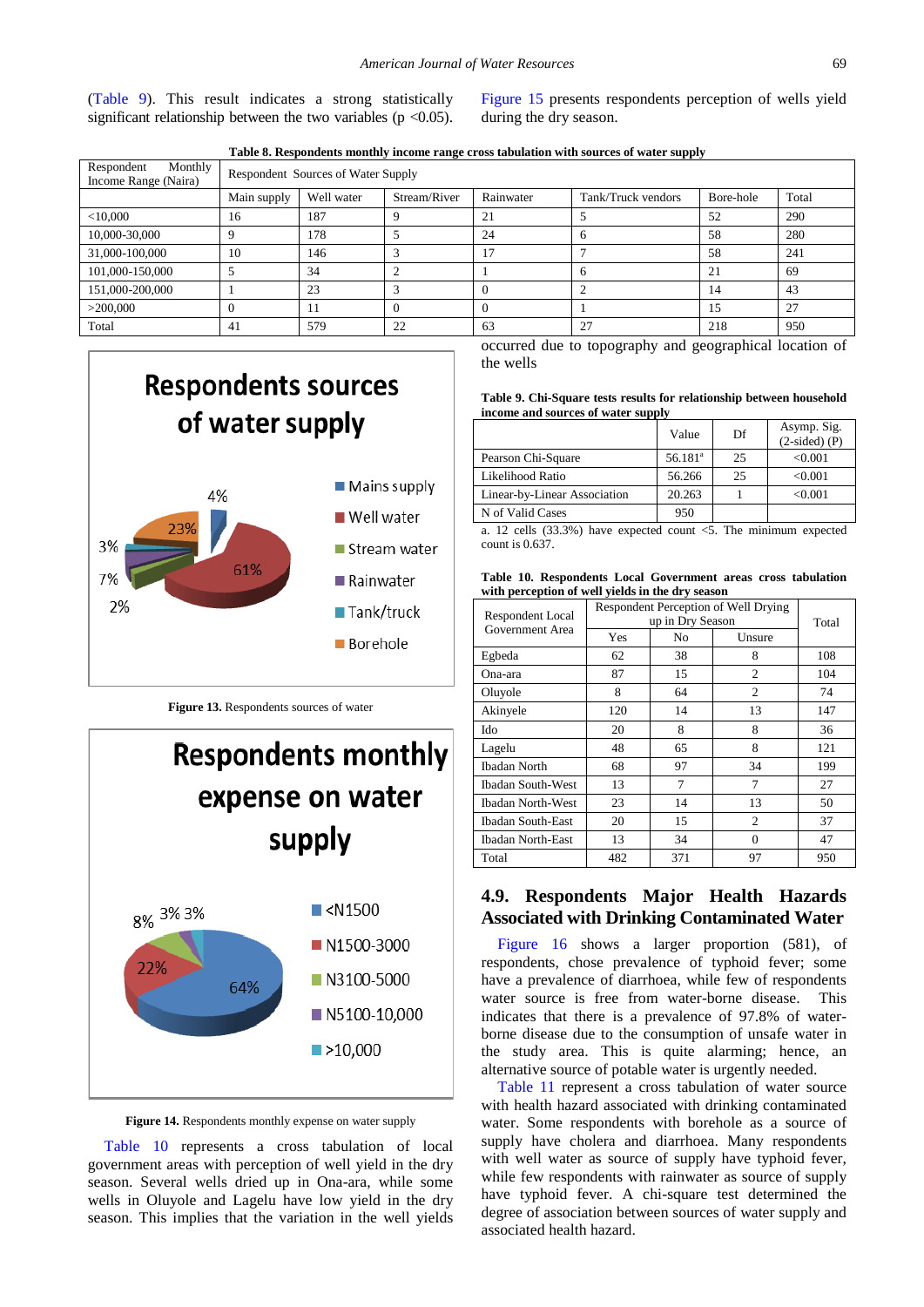<span id="page-9-0"></span>

<span id="page-9-1"></span>

**Figure 15.** Respondents perception of well yields in dry season **Figure 16.** Respondents major health hazard associated with drinking contaminated water



<span id="page-9-2"></span>

| Respondents Sources of Water Supply | Respondents Major Health Hazard Associated with taken Contaminated Water |                  |               |      |       |
|-------------------------------------|--------------------------------------------------------------------------|------------------|---------------|------|-------|
|                                     | Cholera                                                                  | <b>Diarrhoea</b> | Typhoid fever | None | Total |
| Main supply                         |                                                                          |                  | ∠⊥            |      | 41    |
| Well water                          | 100                                                                      | 126              | 339           | 14   | 579   |
| Stream/river                        |                                                                          |                  |               |      | 22    |
| Rainwater                           | $\mathcal{A}$                                                            |                  | 48            |      | 63    |
| Tank/truck vendors                  |                                                                          |                  | 19            |      | 27    |
| <b>Borehole</b>                     | 33                                                                       | 33               | 147           |      | 218   |
| Total                               | 163                                                                      | 184              | 581           | 22   | 950   |

## **4.10. Respondents Cost Availability for Yearly Routine Maintenance of RWH System**

[Figure 17](#page-9-3) reveals a lower proportion of respondents can afford N10,100 -N12,500 per year, while several of respondents can afford N2500-5000. Some respondents can afford N5000-7,500, while a few can afford N7600 - 10,000 per year. Ability to pay is an important factor in implementing a RWHS. The whole life cost, maintenance cost and detailed breakdown of long-term costs of systems need to be investigated to know the payback period and arrive at conclusions on cost effectiveness.

[Table 12](#page-10-7) represents a cross tabulation of households monthly income range with yearly routine maintenance cost affordability. Some respondents earning <10,000N can afford 2,500-5,000N for routine maintenance of RWHS. Some respondents in the mid-income range (31,000-100,000 N) can afford 5,100-7,500 N, while few respondents in the high income range can afford >12,500 for routine maintenance. A chi-square test was performed to determine the degree of association between respondents cost affordability for yearly routine maintenance and monthly income range. [Table 13](#page-10-8) shows a strong significant relationship between the two variables,  $(p < 0.05)$ .

<span id="page-9-3"></span>

**Figure 17.** Respondents views on costs for yearly routine maintenance of RWH systems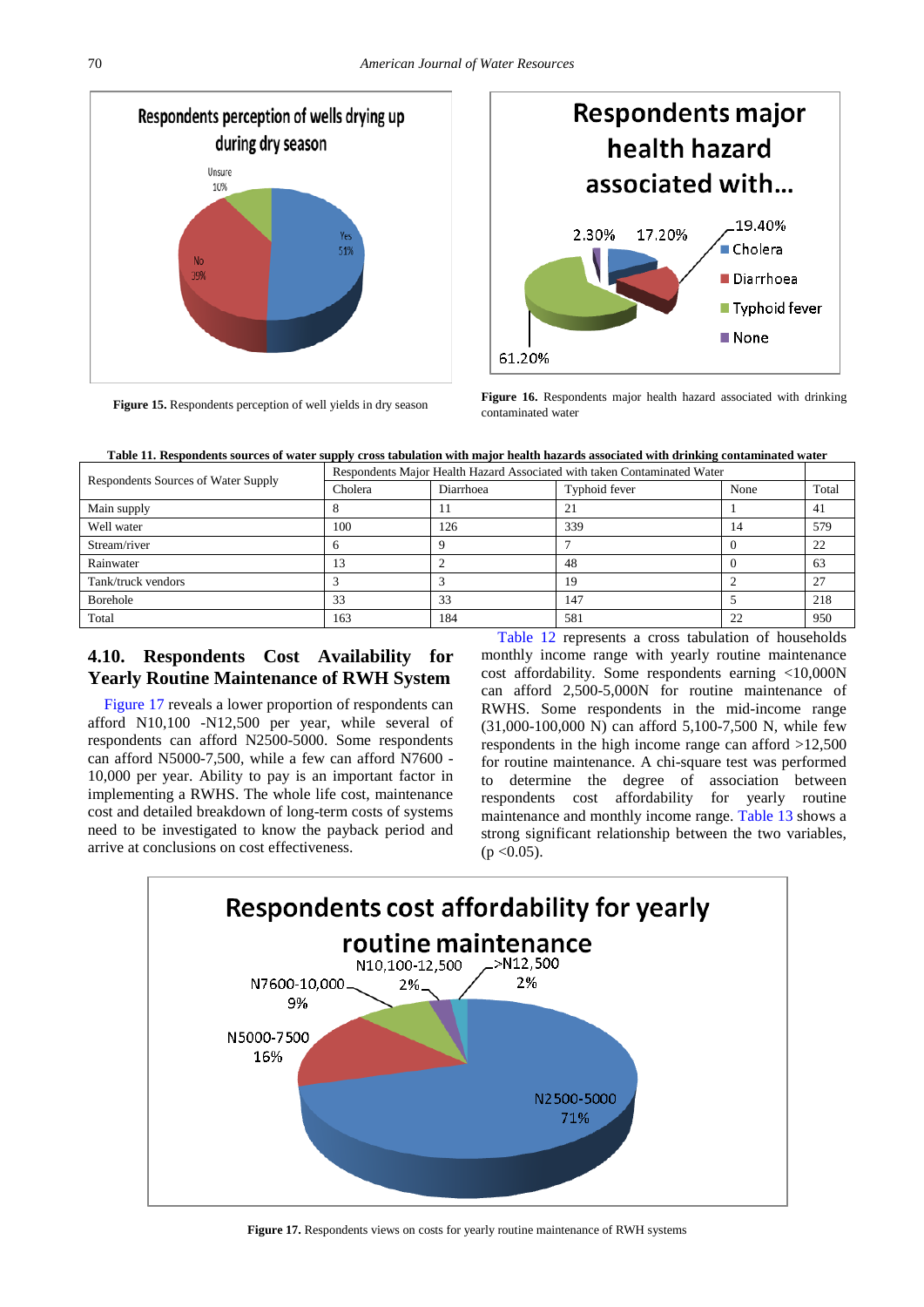<span id="page-10-7"></span>

| Respondent Cost Availability (Naira) | Respondent Monthly Income Range (Naira, 000) |         |            |             |         |      |       |
|--------------------------------------|----------------------------------------------|---------|------------|-------------|---------|------|-------|
|                                      | $<$ 10                                       | $10-30$ | $31 - 100$ | $101 - 150$ | 151-200 | >200 | Total |
| 2,500-5,000                          | 240                                          | 215     | 155        | 32          | 15      | 13   | 670   |
| 5,100-7,500                          | 31                                           | 44      | 52         | 17          |         |      | 156   |
| 7,600-10,000                         | 13                                           | 13      | 24         | 17          | 10      |      | 81    |
| 10,100-12,500                        |                                              |         |            |             |         |      | 24    |
| >12,500                              |                                              |         |            |             |         |      | 19    |
| Total                                | 290                                          | 280     | 241        | 69          | 43      | 27   | 950   |

**Table 12. Respondents cost affordability for yearly routine maintenance cross tabulation with monthly income range**

**Table 13. Chi-Square tests for relationship between cost affordability for yearly routine maintenance cost and monthly income range**

<span id="page-10-8"></span>

|                              | Value                  | Df | Asymp. Sig.<br>$(2-sided)$ (P) |
|------------------------------|------------------------|----|--------------------------------|
| Pearson Chi-Square           | $150.567$ <sup>a</sup> | 20 | < 0.001                        |
| Likelihood Ratio             | 113.069                | 20 | < 0.001                        |
| Linear-by-Linear Association | 97.317                 |    | < 0.001                        |
| N of Valid cases             | 950                    |    |                                |

10 cells (33.3%) have expected count <5. The minimum expected count is 0.54.

## **5. Conclusions and Future Research**

A survey was conducted to investigate current water sources, catchment materials and motivation for harvesting rainwater in Nigeria. Our goal is to evaluate the potential for RWH in the study area and to determine the rate of water consumption. Questionnaires were administered at household levels. The survey had an 89% response rate, indicating the willingness of the households to share their experiences. Results of this survey indicate that corrugated iron sheet and roofing tiles are the most common roofing materials for rainwater harvesting. Some 54% of those with roofing tiles use the harvested water for drinking, while 43% of those with cement roofs use it for cooking. The result shows a strong statistically significant relationship between household perceived use of rainwater and type of roofing material. A larger proportion (61.2%) of respondents chose prevalence of typhoid fever in the study area; some have a prevalence of diarrhoea (19.4%), while few of respondents' water sources is free from water-borne diseases (2.3%). This indicates that there is a prevalence of 97.8% of water-borne diseases in the study area. The result shows a strong significant relationship between sources of water supply and associated health hazard. Over 77.1% of respondents did not receive water at all from WCOS, while few of the respondents did receive water supply. This indicates the inadequacy of water supply in the City and the need to have alternative sources to meet increasing demands. A cross tabulation of local government areas with consistency of main water supply shows Egbeda and Ibadan North residents' reported the highest rate of daily water supply. Lagelu reported the highest rate of monthly water supply, while 99% of Ona-ara reported no supply at all. This might imply that variations in consistency of water supply arising occurred both within and between districts. The result shows a strong statistically significant relationship between local government areas and consistency of water supply.

The water supply situation in Ibadan is typical scenario of other cities in Nigeria in general. However, this problem of inadequate water supply can be alleviated through RWH. This survey provides critical data about current potable and non-potable RWH practices in Nigeria and can serve as guidance for future RWH research. In particular, the inadequacy of water supply in the City should be investigated further as the demand for sustainable RWH system in Nigeria continues to grow. Further surveys of this type could be conducted with different population by using Civil engineers and Architects to investigate the techno-economic potential of rainwater harvesting. In addition, surveys of individuals in more remote areas and in the northern part of Nigeria could provide valuable information on RWH practices. It is recommended to further investigate if RWH contributes significantly to household water supply in the area understudy. Also if there is a need for policy to promote RWH in Ibadan City (or in Nigeria as a country). Incentives such as provision of RWH infrastructure at subsidized rates can go a long way in encouraging households to adopt the activity.

#### **References**

- <span id="page-10-0"></span>[1] UN, Water for People, Water for Life: UN World Water Development Report (WWDR), UNESCO and Berghahn Books, UN 2003.
- <span id="page-10-1"></span>[2] T. Oweis and A. Hachum.Water harvesting and supplemental irrigation for improved water productivity of dry farming systems in West Asia and North Africa.Water Management 80, 57-73. 2006.
- [3] E. Frot, B. van Wesemael, A.S. Benet, M.A. House, Water harvesting potential as a function of hill slope characteristics: A case study from the Sierra de Gator (Almeria Province, South-East Spain). Journal of Arid Environment 72, 1213-1231. 2008.
- <span id="page-10-2"></span>[4] Orebiyi, E.O, Awomeso, J.A, Idowu, O.A, Martins, O., Oguntoke, O., Taiwo, A.M. Assessment of pollution hazards of shallow well water in Abeokuta and environs, South Western Nigeria. American Journal of Environmental Science 6, 50-56.2010.
- <span id="page-10-3"></span>[5] Appan, A. Economics and water quality aspects of rainwater catchment system. Proceedings of International Symposium on Efficient Water Use in Urban Areas, UNEP International Environmental and Technological Center, Osaka, Japan, 1999.
- [6] Prinz, D. Water harvesting in Mediterranean environment- Its past role and future prospect, in: N. Tsiourtis, ed., Water resources management in the Mediterranean under drought of water shortage conditions, International Symposium, Nicosia, Cyprus, 1995, 135- 144.
- [7] Zhu, K., Zhang, L., Hart, W., Liu, M. and Chen, H. Quality issues in harvested rainwater in arid and semi-arid Loess Plateau of northern China. Journal of Arid Environments, 57, 487-507.2004.
- <span id="page-10-4"></span>[8] MwengKahinda, J., Rockstrom, J., Taigbenu, A.E., Dimes, J. Rainwater harvesting to enhance water productivity of rainfed agriculture in semi-arid Zimbabwe, Physics and Chemistry of the Earth 32, 1068-1073. 2007a.
- Rockstrom, J., Barron, J. Water productivity in rainfed systems: overview of challenges and analysis of opportunities in water scarcity prone savannahs. Irrigation Science 25(3), 299-311. 2007.
- <span id="page-10-5"></span>[10] MwengeKahinda, J., Taighenu, A.E., Boroto, R.J. Domestic rainwater harvesting to improve water supply in rural South Africa. Physics and Chemistry of the Earth 32, 1050-1057. 2007b.
- <span id="page-10-6"></span>[11] Mati, B., De Bock, T., Malesu, M., Khaka, E., Oduor, A., Meshack, M., Odour, V. Mapping the potential of Rainwater